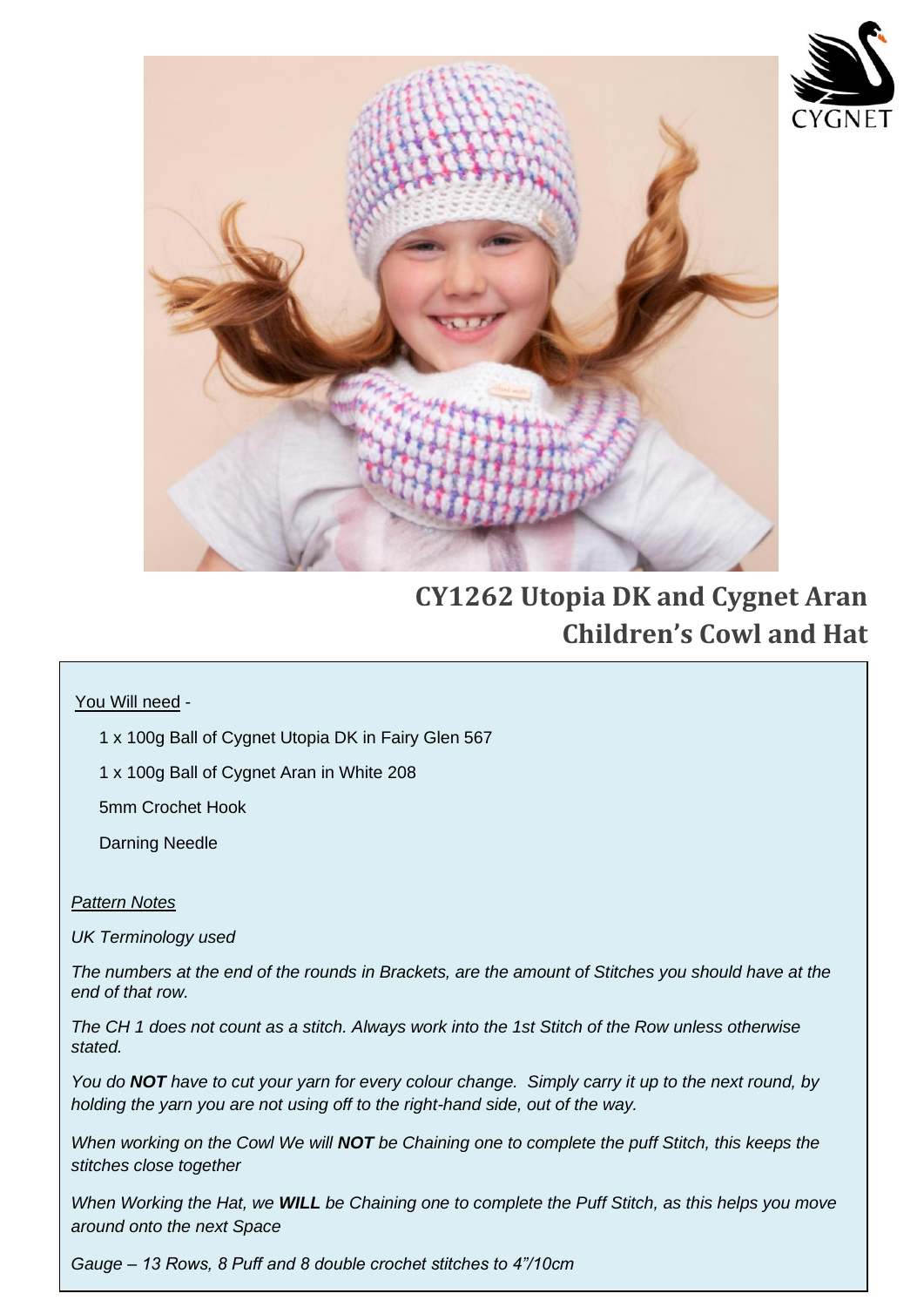Abbreviations – MR – Magic Ring DC - Double Crochet DK - Double Knit Utopia Yarn AR - Aran Yarn CH - Chain SS - Slip Stitch REP - Repeat ST - stitch REM - Remaining T - Turn your work NXT - Next SP - Space MP – Mini Puff – YO / Insert / YO / Pull up a loop, twice in the same Stitch / Yarn over Pull through all 5 Stitches - *Please see Notes for when to Chain 1 to complete the stitch*

I

#### **Small –**

**Cowl -** *Remember when working the Mini Puff stitch, DO NOT chain 1 to complete the stitch*

CH 70 / SS to form a ring

Rows 1 till  $3 - CH$  1 / DC Around / SS TO 1<sup>st</sup> SC (70)

Row 4 - CH 1 / MP in every ST / SS to 1st MP / Drop AR and hold off to the right (70)

Row 5 - Draw up the DK and CH 1 / work 1 DC and a CH 1 in the SP Between Every MP from the row before / SS to the 1<sup>st</sup> DC

REP Rows 4 and 5 until you have worked 14 Rows making sure to end with row 5

*If you want the Cowl to be taller, REP rows 4 and 5* 

Rows 15 till 17 – REP rows 1 till 3

Fasten off weave in ends

**Hat -** *Remember when working the Mini Puff stitch, DO chain 1 to complete the Stitch*

Row 1- MR / Into the ring work 6 MP / REP around / SS to the 1st MP / Drop AR

Row 2 - Draw up the DK and CH 1 / work 1 DC and a CH 1 in the SP Between Every MP from the row before / SS to the 1st DC

Row 3 - Draw up AR / CH 1 / work 2 MP into every SP BET the DC from the Row before / Drop AR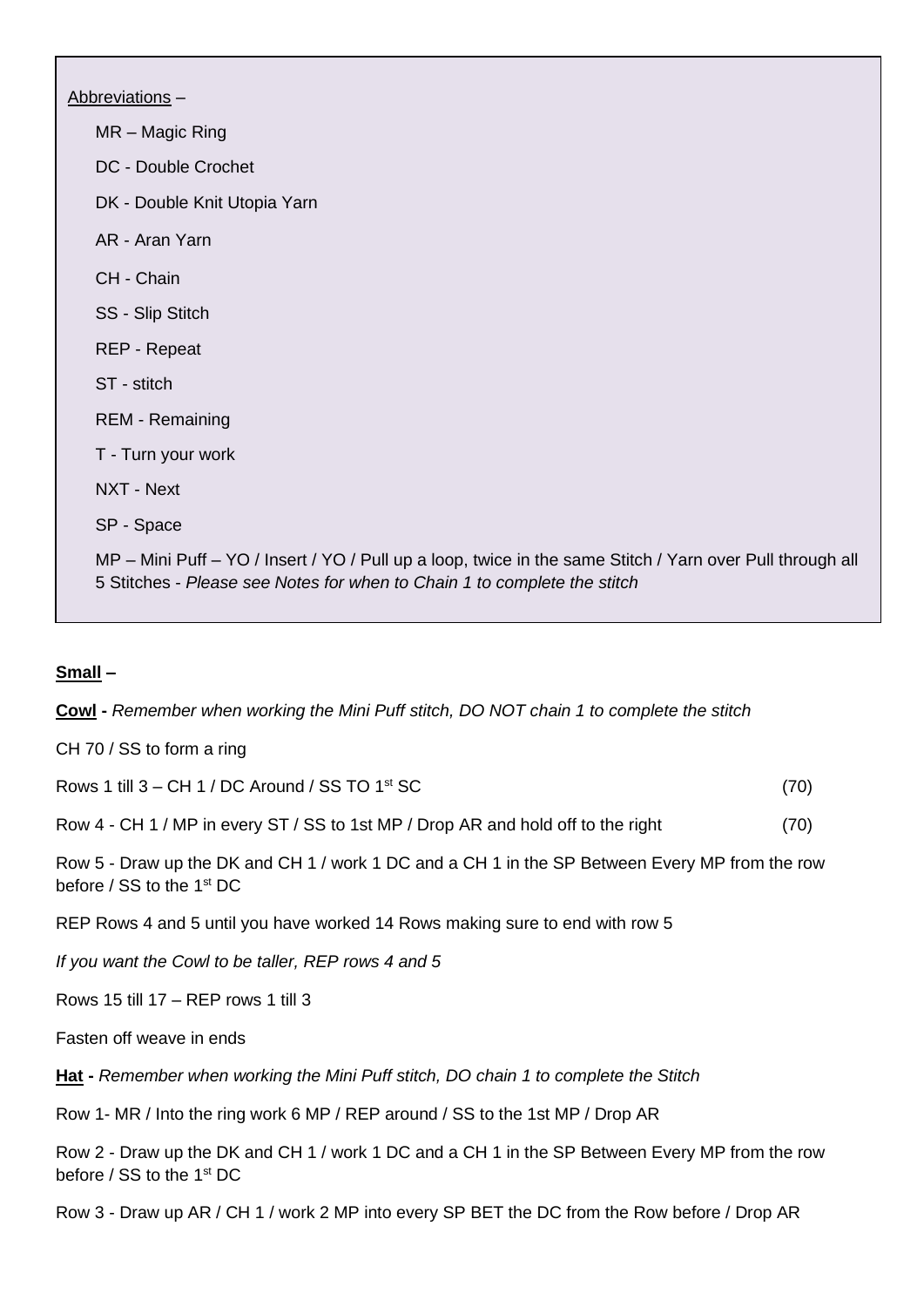| Row 4 - REP row 2 |  |
|-------------------|--|
|-------------------|--|

Row 5 - REP row 3

Row 6 - REP row 2

Row 7 - Draw up AR / CH 1 / \*\* work 2 MP in the 1st SP / 1 MP into the NXT SP / REP from \*\* Around / SS to the 1st MP / Drop AR

Row 8 - REP row 2

Row 9 - Draw up AR / CH 1 / work 1 MP into every SP BET the DC from the Row before / Drop AR

Row 10 - REP row 2

Rows 11 till 23 - REP rows 9 and 10 making sure to end with row 9

Rows 24 till 26 - CH 1 / DC Around

Fasten off weave in ends

#### **Medium** –

**Cowl -** *Remember when working the Mini Puff stitch, DO NOT chain 1 to complete the stitch*

CH 80 / SS to form a ring

Rows 1 till  $5 - CH$  1 / DC Around / SS TO 1<sup>st</sup> SC  $(80)$ 

Row 6 - CH 1 / MP in every ST / SS to 1st MP / Drop Aran and hold off to the right (80)

Row 7 - Draw up the DK and CH 1 / work 1 DC and a CH 1 in the SP Between Every MP from the row before / SS to the 1st DC

Repeat rows 6 and 7 until you have a total of 19 Rows, making sure to end with row 6

Rows 20 till 26 CH 1 / DC Around / SS TO 1st SC

Fasten off weave in ends

**Hat -** *Remember when working the Mini Puff stitch, DO chain 1 to complete the Stitch*

Row 1- MR / Into the ring work 8 MP / REP around / SS to the 1st MP / Drop AR

Row 2 - Draw up the DK and CH 1 / work 1 DC and a CH 1 in the SP Between Every MP from the row before / SS to the 1st DC

Row 3 - Draw up AR / CH 1 / work 2 MP into every SP BET the DC from the Row before / Drop AR

Row 4 - REP row 2

Row 5 - REP row 3

Row 6 - REP row 2

Row 7 - Draw up AR / CH 1 / \*\* work 2 MP in the 1st SP / 1 MP into the NXT SP / REP from \*\* Around / SS to the 1st MP / Drop AR

Row 8 - REP row 2

Row 9 - Draw up AR / CH 1 / work 1 MP into every SP BET the DC from the Row before / Drop AR